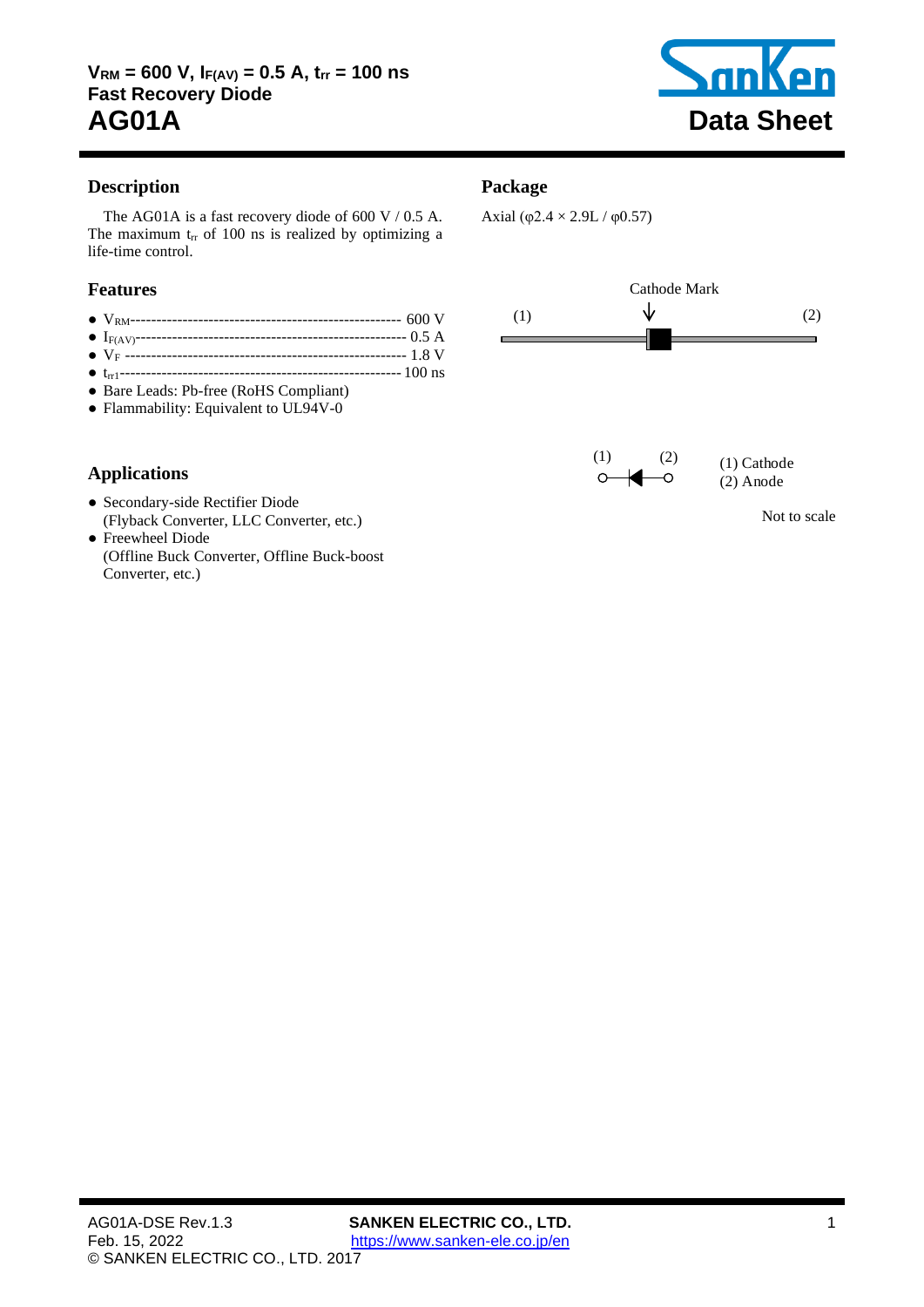### **Absolute Maximum Ratings**

| Parameter                          | Symbol                      | Conditions                                            | Rating       | Unit            |
|------------------------------------|-----------------------------|-------------------------------------------------------|--------------|-----------------|
| Nonrepetitive Peak Reverse Voltage | $\rm V_{RSM}$               |                                                       | 600          | V               |
| Repetitive Peak Reverse Voltage    | $\rm V_{RM}$                |                                                       | 600          |                 |
| <b>Average Forward Current</b>     | $I_{F(AV)}$                 | See Figure 2 and Figure 3.<br>$T_L = 130 °C$          | 0.5          | A               |
| <b>Surge Forward Current</b>       | $I_{FSM}$                   | Half cycle sine wave,<br>positive side, 10 ms, 1 shot | 15           | A               |
| $I2t$ Limiting Value               | $I^2t$                      | $1 \text{ ms} \leq t \leq 10 \text{ ms}$              | 1.13         | $A^2s$          |
| Junction Temperature               | $T_{\rm J}$                 |                                                       | $-40$ to 150 | $\rm ^{\circ}C$ |
| <b>Storage Temperature</b>         | $\mathrm{T}_{\mathrm{STG}}$ |                                                       | $-40$ to 150 | $\rm ^{\circ}C$ |

<span id="page-1-1"></span><span id="page-1-0"></span>Unless otherwise specified,  $T_A = 25 \degree C$ .

#### **Electrical Characteristics**

| Unless otherwise specified, $T_A = 25$ °C.        |               |                                                                            |      |      |      |                    |
|---------------------------------------------------|---------------|----------------------------------------------------------------------------|------|------|------|--------------------|
| Parameter                                         | Symbol        | Conditions                                                                 | Min. | Typ. | Max. | Unit               |
| <b>Forward Voltage Drop</b>                       | $V_{\rm F}$   | $T_J = 25$ °C, $I_F = 0.5$ A                                               |      |      | 1.8  | V                  |
|                                                   |               | $T_J = 100$ °C, $I_F = 0.5$ A                                              |      | 1.1  |      | V                  |
| Reverse Leakage Current                           | $I_{R}$       | $V_R = V_{RM}$                                                             |      |      | 100  | μA                 |
| Reverse Leakage Current<br>under High Temperature | $H \cdot I_R$ | $V_R = V_{RM}$ , $T_I = 100$ °C                                            |      |      | 500  | μA                 |
| Reverse Recovery Time                             | $t_{rr1}$     | $I_F = I_{RP} = 100$ mA.<br>90% recovery point,<br>$T_1 = 25$ °C           |      |      | 100  | ns                 |
|                                                   | $t_{rr2}$     | $I_F = 100$ mA, $I_{RP} = 200$ mA,<br>75% recovery point,<br>$T_J = 25$ °C |      |      | 50   | <sub>ns</sub>      |
| Thermal Resistance <sup>(1)</sup>                 | $R_{th(I-L)}$ | See Figure 1.                                                              |      |      | 22   | $\rm ^{\circ}$ C/W |

### **Mechanical Characteristics**

| romatar<br>৴い                   | . .<br>ั∩ท<br>l1t10ns<br>$\begin{array}{cccccccccccccc} \multicolumn{4}{c}{} & \multicolumn{4}{c}{} & \multicolumn{4}{c}{} & \multicolumn{4}{c}{} & \multicolumn{4}{c}{} & \multicolumn{4}{c}{} & \multicolumn{4}{c}{} & \multicolumn{4}{c}{} & \multicolumn{4}{c}{} & \multicolumn{4}{c}{} & \multicolumn{4}{c}{} & \multicolumn{4}{c}{} & \multicolumn{4}{c}{} & \multicolumn{4}{c}{} & \multicolumn{4}{c}{} & \multicolumn{4}{c}{} & \multicolumn{4}{c}{} & \multicolumn{4}{c}{} & \multicolumn{4}{c}{} & \$ | $\cdots$<br>Mın.<br>the contract of the contract of the | --<br>VD.             | Max.                     | $ -$<br>Jnii<br>$   -$ |
|---------------------------------|-----------------------------------------------------------------------------------------------------------------------------------------------------------------------------------------------------------------------------------------------------------------------------------------------------------------------------------------------------------------------------------------------------------------------------------------------------------------------------------------------------------------|---------------------------------------------------------|-----------------------|--------------------------|------------------------|
| <b>TYY</b><br>'eight'<br>ackage |                                                                                                                                                                                                                                                                                                                                                                                                                                                                                                                 | —                                                       | $\sim$<br>$U \cdot I$ | $\overline{\phantom{a}}$ |                        |

<span id="page-1-3"></span><span id="page-1-2"></span>

Figure 1. Lead Temperature Measurement Conditions

<span id="page-1-4"></span><sup>&</sup>lt;sup>(1)</sup>  $R_{th (J-L)}$  is thermal resistance between junction and lead. Lead temperature (T<sub>L</sub>) is measured near the root of pin (see [Figure](#page-1-4) 1).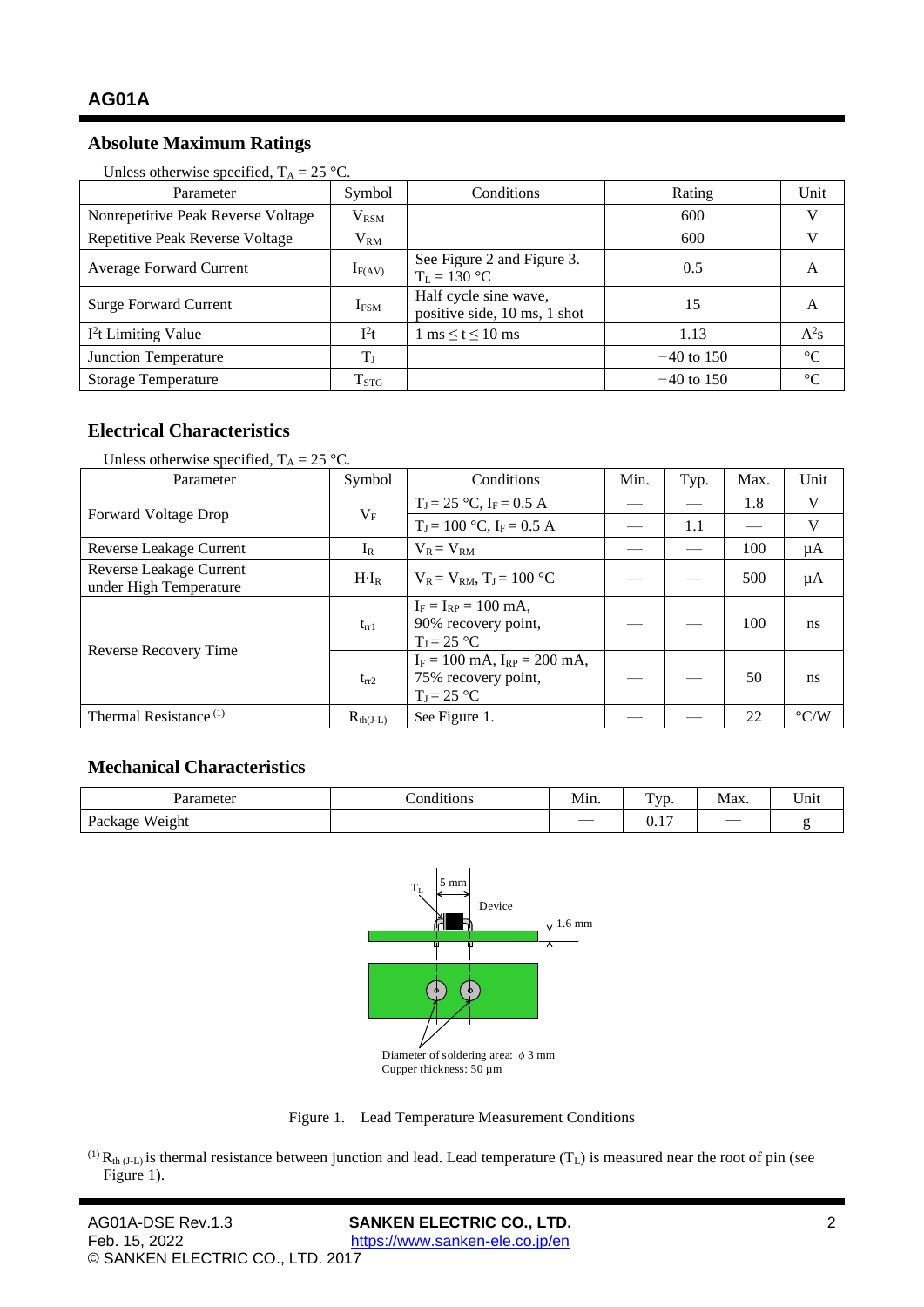# **Derating Curves**



<span id="page-2-0"></span>Figure 2. I<sub>F(AV)</sub> vs.  $T_L^{(2)}(T_J = 150 \degree C, V_R = 0 V)$  Figure 3. I<sub>F(AV)</sub> vs.  $T_L$ 



<span id="page-2-1"></span>Figure 3. I<sub>F(AV)</sub> vs. T<sub>L</sub><sup>(2)</sup> (T<sub>J</sub> = 150 °C, V<sub>R</sub> = [600](#page-1-0) V)

<sup>(2)</sup> See [Figure](#page-1-4) 1 for the lead temperature measurement conditions.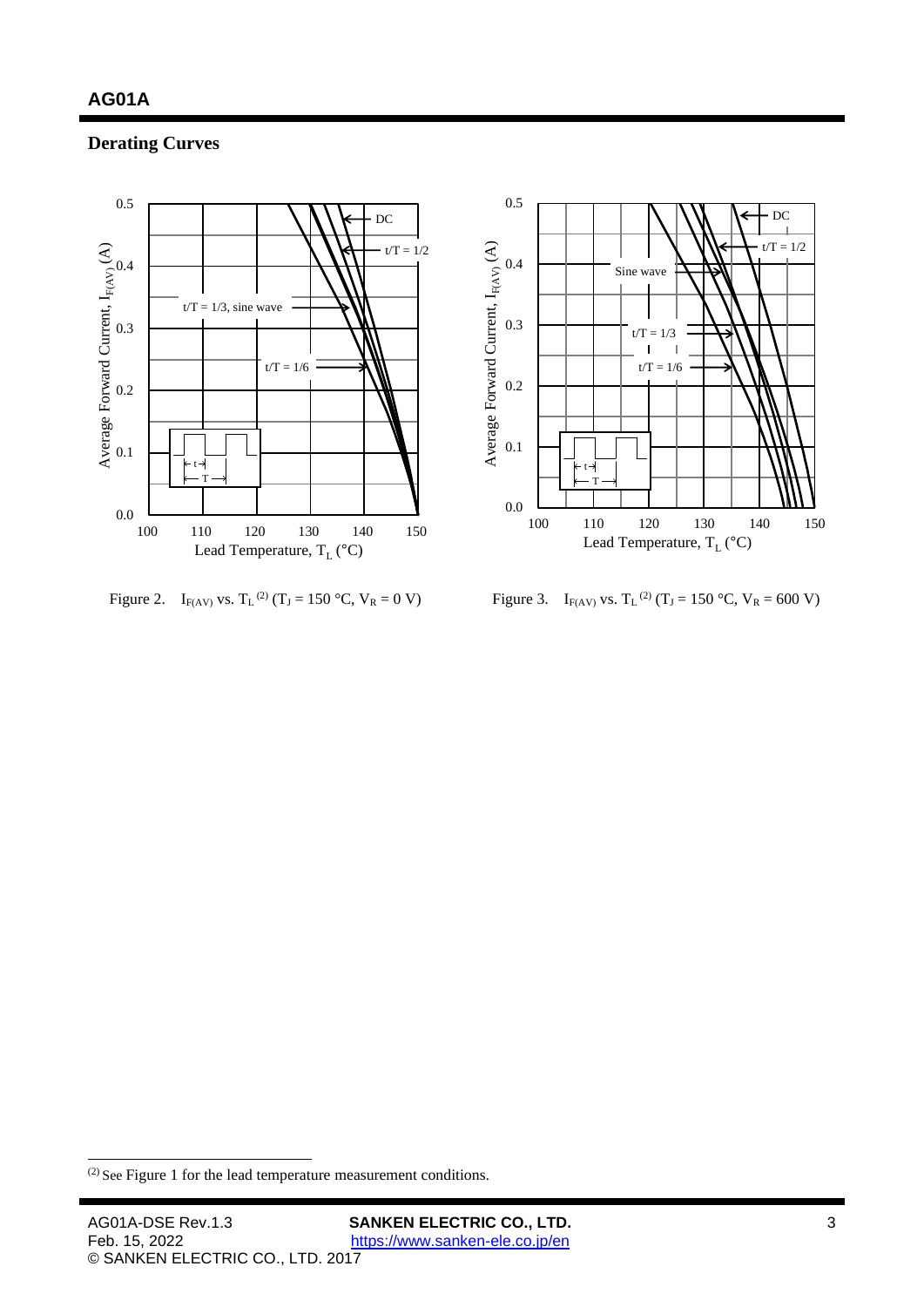#### **Characteristic Curves**



Figure 4. P<sub>F(MAX)</sub> vs. I<sub>F(AV)</sub> (T<sub>J</sub> = 150 °C) Figure 5. P<sub>R(MAX)</sub> vs. V<sub>R</sub> (T<sub>J</sub> = 150 °C)



Figure 6. Typical Characteristics: I<sub>F</sub> vs.  $V_F$  Figure 7. Typical Characteristics: I<sub>R</sub> vs.  $V_R$ 



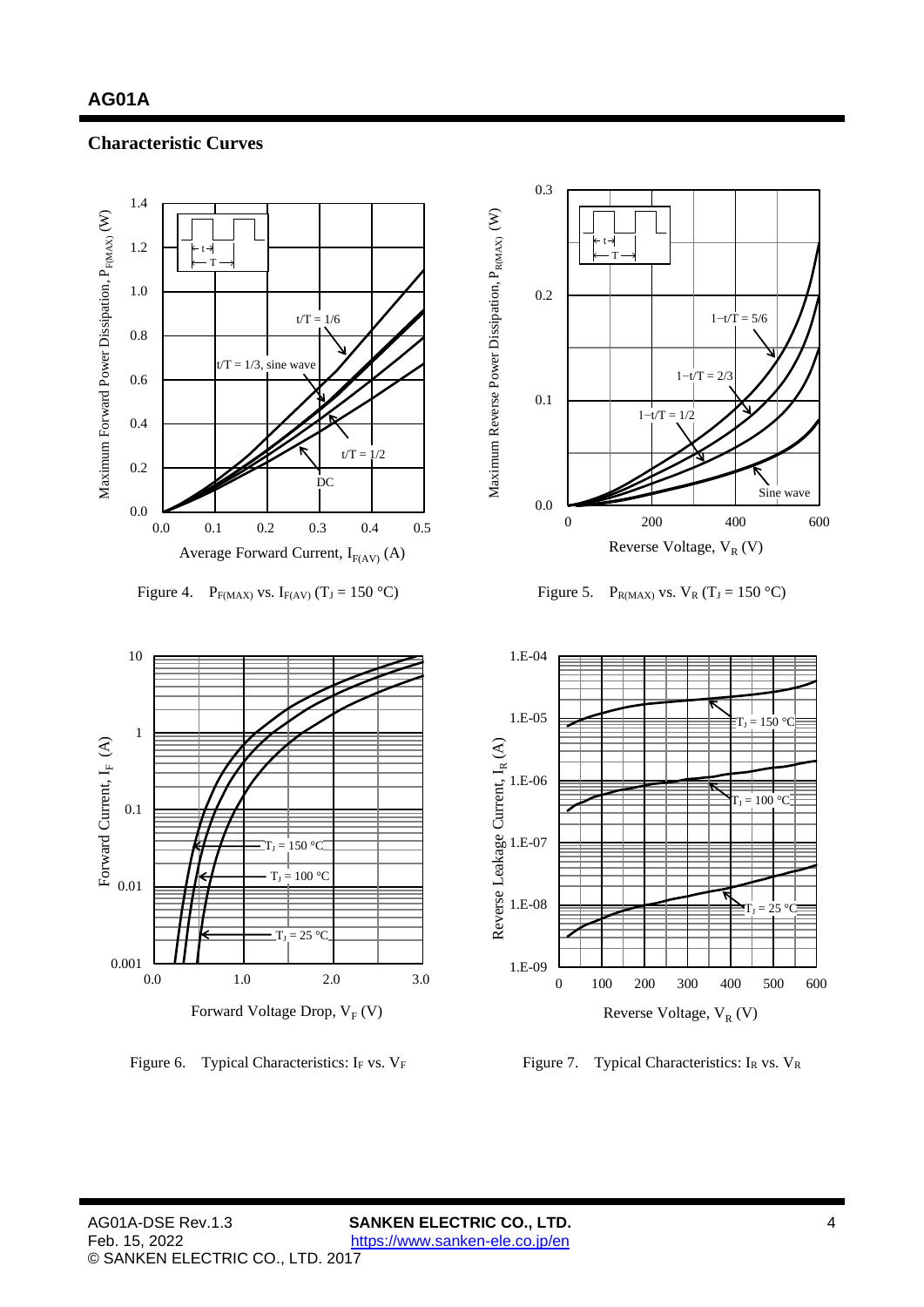

Figure 8. Typical Transient Thermal Resistance Characteristics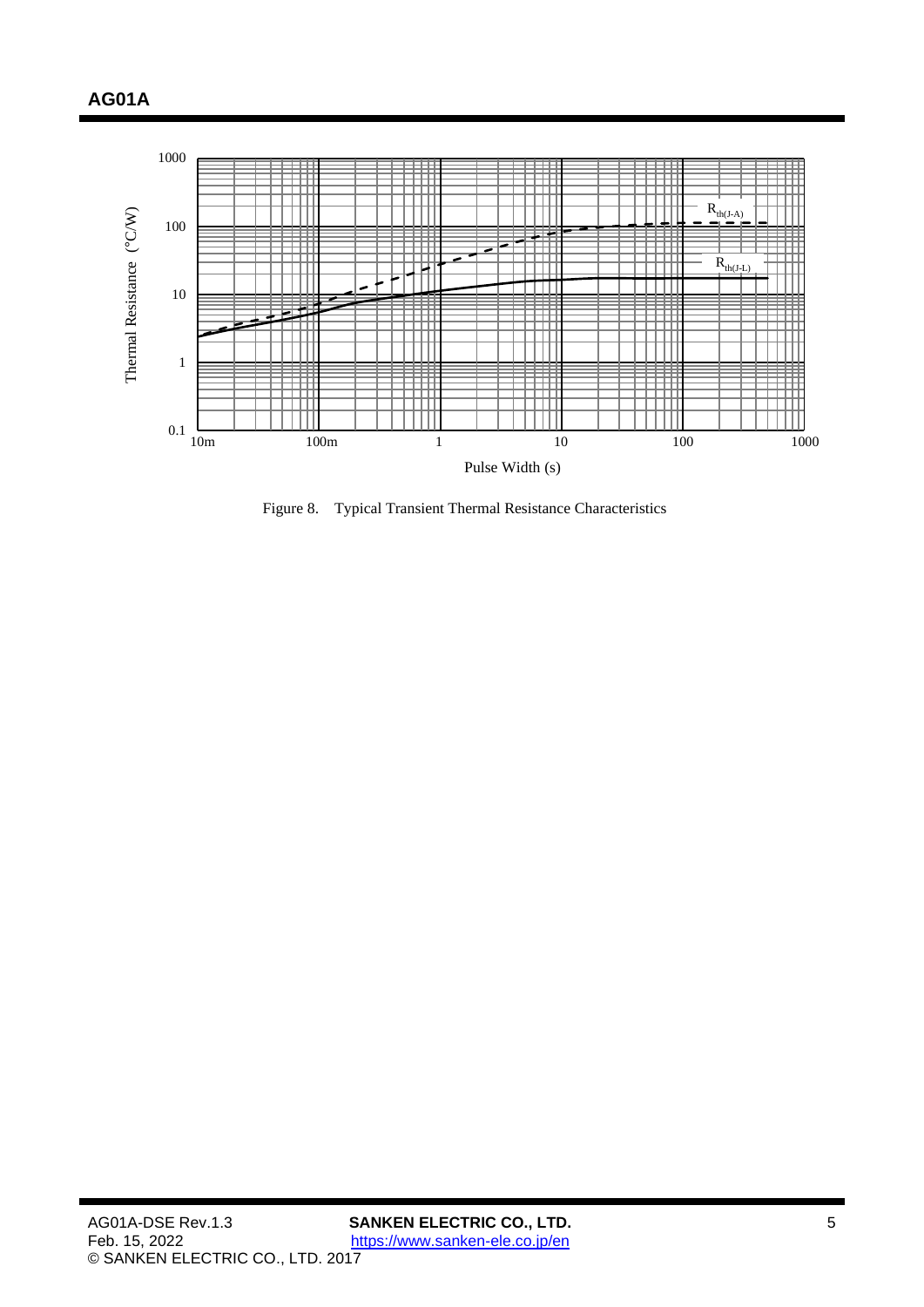#### **Physical Dimensions**

● **Axial (φ2.4 × 2.9L / φ0.57)**



#### **NOTES:**

- Dimensions in millimeters
- Bare leads: Pb-free (RoHS compliant)
- The total length of the product is the dimension when delivered separately and depends on the taping and lead forming specifications.
- The allowance position of body against the center of the total length of the product is 0.5 mm (max.); see Front View.
- The allowance position of lead against the center of body is 0.2 mm (max.); see Side View.
- The burr may exist up to 2 mm from the body of lead root.
- When soldering the products, it is required to minimize the working time within the following limits: Flow: 260  $\degree$ C / 10 s, 1 time

Soldering Iron: 350 °C / 3.5 s, 1 time (Soldering should be at a distance of at least 1.5 mm from the body of the product.)

# **Marking Diagram**



M is the month of the year (1 to 9, O, N or D)

Table 1. Specific Device Code

| Specific Device Code | Part Number |
|----------------------|-------------|
| FА                   | AG01A       |